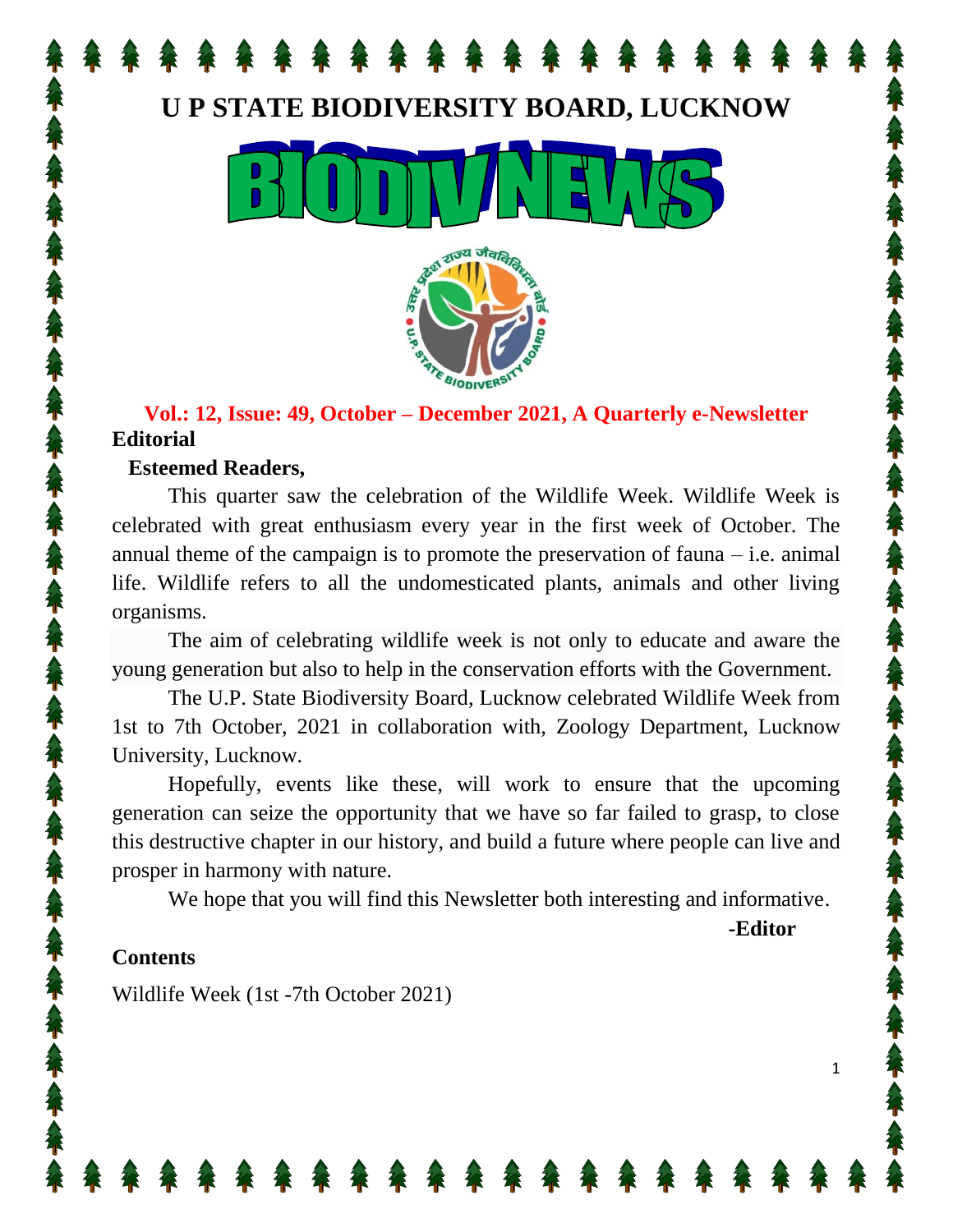## **Wildlife Week (1st -7th October 2021)**

Wildlife Week is celebrated all over the country in the month of October's first week every year with the view to preserve the fauna means the animal life of the India.

It was first started in the year 1952 with the great vision of saving the life of the Indian



2

animals by taking some critical steps. It involves the planning to save animal extinction of any species of the India. The Indian Government has established an Indian Board of Wild Life which works to improve the awareness as well as the consciousness of the Indian people towards the wildlife preservation. The theme of this year was "**Sustaining all life on Earth"**.

Due to pandemic COVID-19, this year, the Uttar Pradesh State Biodiversity Board in collaboration with Biodiversity and Wildlife Conservation Lab, Department of Zoology, University of Lucknow and Institute for Wildlife Sciences organized online Webinar series during 01-07 October, 2021.

On the occasion of Wildlife Week 07 days online workshop was organized from 1st to 7th October 2021 on Zoom Platform for the awareness and conservation of biodiversity by the Uttar Pradesh Biodiversity Board in collaboration with ENVIS-RP, IWS, University of Lucknow. The theme of the workshop was Wildlife Conservation. Competitions like Poem, Poster, Collage, and PowerPoint Presentation were also organized.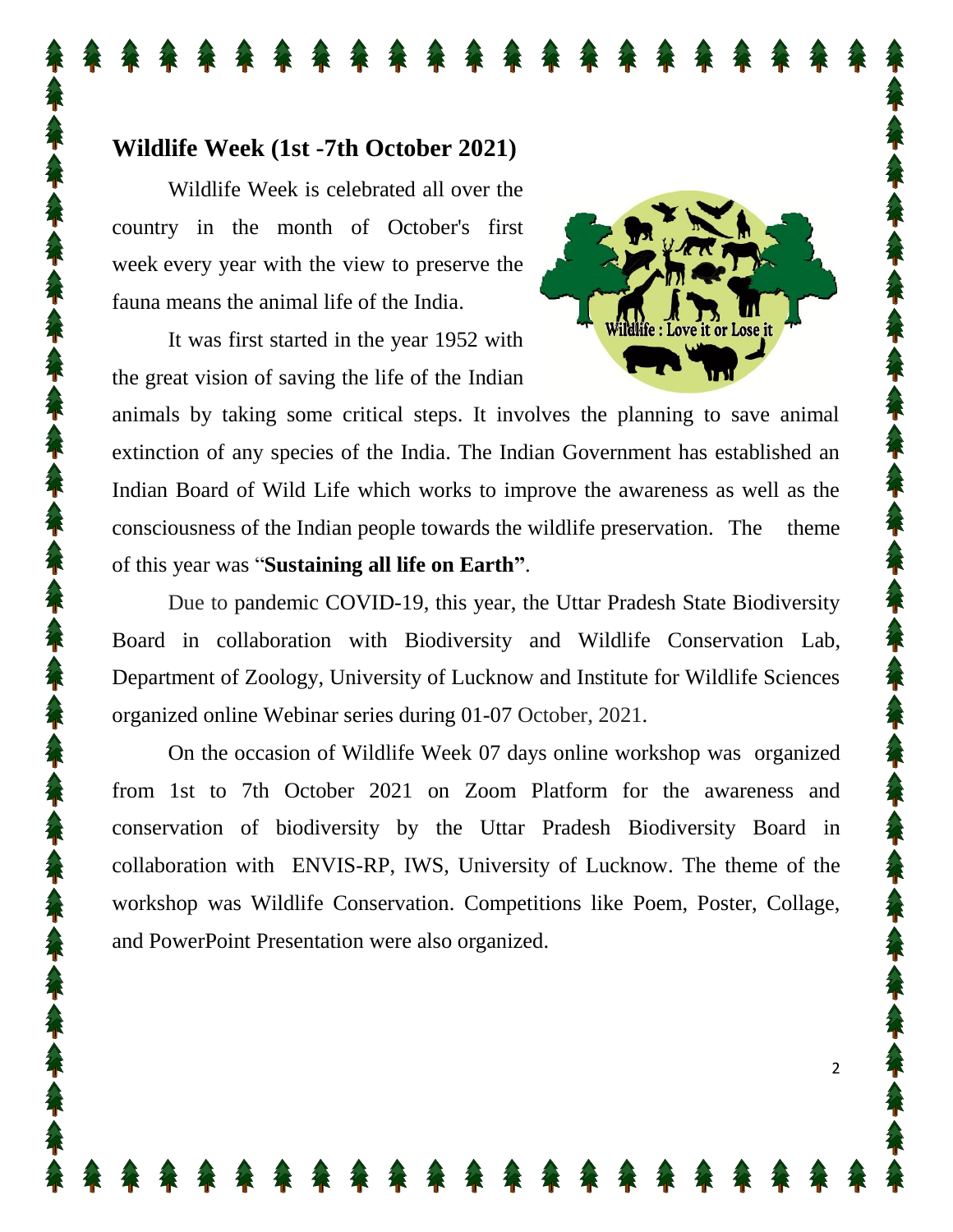













7 Days Online Workshop on

# **Wildlife Conservation** the occasion of Wildlife Week-2021



.

茶で入れ、







MR. VIVEKANAND KUMAR DR. SAURABHDEWAN MS. ARUNIMASINGH MS. SREEPARNADUTTA DR. VENKATESHDUTTA



DR. VIVEK SHARMA



MR. AMIT MISHRA







MR. ANKIT RANJAN PATHAK

**MR. DEVEN M** 





Date: 1st -7th October 2021 Time: 11:00 A.M. onwards **Venue: Zoom Platform** 

Note Last Date of Registration: 29th September 2021

- No Registration Fee
- Prior Registration is mandatory.
- Limited Seats for the workshop=only 50 seats.
- Seven-days attendance is mandatory.
- E- Certificate will be provided to candidate who will attend all seven days (18 Lectures).

 $\overline{3}$ 

- For details/ queries please contact on the following E-mail: envisiwslulko@gmail.com
- Mobile No-9415030061, 9026987174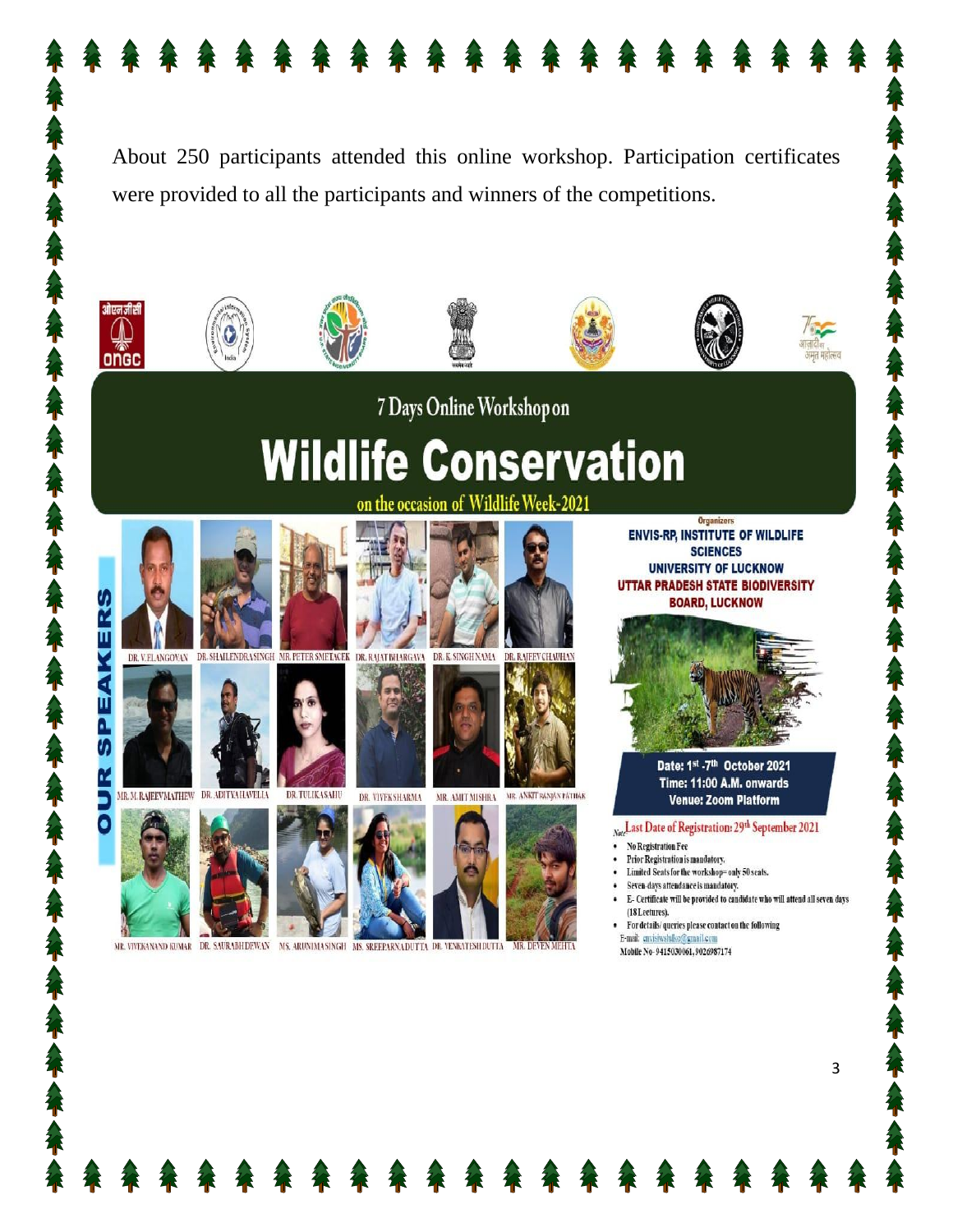|                                               | <b>Programme Schedule</b>                   |                                                                                                                |                                                                          |                                                                                                      |                                                                                                                            |                     |  |  |
|-----------------------------------------------|---------------------------------------------|----------------------------------------------------------------------------------------------------------------|--------------------------------------------------------------------------|------------------------------------------------------------------------------------------------------|----------------------------------------------------------------------------------------------------------------------------|---------------------|--|--|
| 1 <sup>st</sup><br><b>Octob</b><br>er<br>2021 | Friday<br>at<br>10:00<br>am-<br>11:00<br>am | <b>Inaugural Lecture by</b><br>Dr. Rupak De<br>(Retd. PCCF U.P. & PCCF HoF)<br>"Significance of Wildlife Week" |                                                                          |                                                                                                      |                                                                                                                            |                     |  |  |
| <b>Date</b>                                   | Day                                         | <b>Theme</b>                                                                                                   | $11$ am to<br>12 noon                                                    | $12:15-1:15$<br>pm                                                                                   | $1:30-2:30$ pm                                                                                                             | $2:45 - 3:45$<br>pm |  |  |
| 1 <sup>st</sup><br>Octob<br>er<br>2021        | Friday                                      | Ornitholog<br>y/Bird<br>Identificati<br><sub>on</sub>                                                          | Dr.<br>Krishnendr<br>a Singh<br>Nama<br>"Wetland<br>Birds"               | Mr. Amit<br>Mishra<br>"Terrestrial<br>Birds"                                                         | Dr. Rajat<br>Bhargava<br>"Finch<br>Baya"<br>Or<br>Prof. Amita<br>Kanaujia<br>"Birds your<br>flying friends<br>or Vultures" | ----                |  |  |
| 2 <sup>nd</sup><br>Octob<br>er<br>2021        | Saturd<br>ay                                | Wetland<br>Biodiversit<br>y<br>Conservati<br><sub>on</sub>                                                     | Dr. Rajeev<br>Chauhan<br>"Wetlands<br>& Sarus<br>Conservati<br>on"       | Prof.<br>Venkatesh<br>Dutta<br>"Wetlands<br>Conservatio<br>$n \&$<br><b>Manageme</b><br>nt in India" | Mr. Devan<br>Mehta<br>"Seagrass<br>and Marine<br>Mammals"                                                                  | ----                |  |  |
| 3 <sup>rd</sup> Oct<br>ober<br>2021           | <b>Sunda</b><br>$\mathbf{y}$                |                                                                                                                |                                                                          |                                                                                                      |                                                                                                                            |                     |  |  |
| $4^{\text{th}}$<br>Octob<br>er<br>2021        | Monda<br>y                                  | Human-<br>Animal<br>Conflict,<br>Rescue &<br>Rehabilitat<br>ion                                                | Ms.<br>Arunima<br>Singh<br>"Crocodile<br>Rescue &<br>Rehabilitati<br>on" | Ms.<br>Sreeparna<br>Dutta<br>"Saving<br><b>Turtles</b><br>through<br><b>Citizen</b><br>Science"      | Mr. M.<br>Rajeev<br>Mathew<br>"Human-<br><b>Animal</b><br>conflict<br>(Tiger $\&$<br>Leopard)"                             |                     |  |  |

谷

谷

谷谷

不会不会不

なくなくなく

なくなくなく

不会不会不会

なくなく

なくなくなく

年人年人年人年人年人年

全

谷

谷

谷

谷

谷

谷

谷

谷

谷

谷

谷

谷

谷

谷

谷

谷

谷

公

不

 $\mathbf{T}$ 

 $\mathbf{T}$ 

筝

谷

谷

谷

4